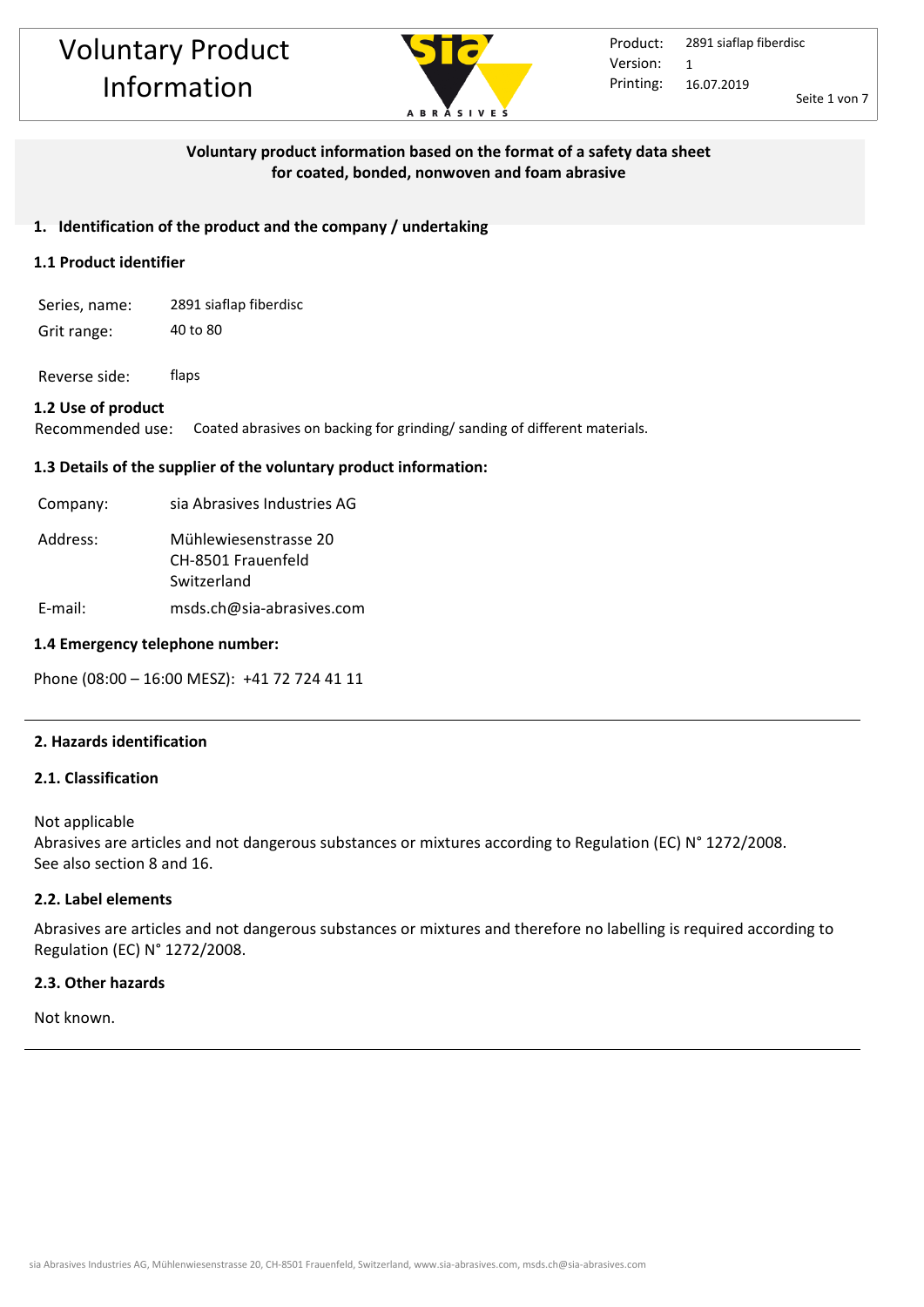

# **3. Composition/information on ingredients**

The product contains the following ingredients which are classified according to Regulation (EC) Nr. 1272/2008 or for which a community occupational exposure limit value exists:

| Substance | $EC-N^{\circ}$ | $CAS-N^{\circ}$                | $\vert$ REACH Reg. $N^{\circ}$ | Conc. (%) | Classification acc. to Regulation (EC) N° |                   |
|-----------|----------------|--------------------------------|--------------------------------|-----------|-------------------------------------------|-------------------|
|           | (if available) | $\vert$ (if available) $\vert$ | (if available)                 |           | 1272/2008                                 |                   |
|           |                |                                |                                |           | Hazard classes /                          | Hazard statements |
|           |                |                                |                                |           | hazard categories                         |                   |
|           |                |                                |                                |           |                                           |                   |

Nothing to declare

(for full text of H-phrases see section 16)

**Remark** No PDMS (silicone-oils) present in this product

#### **4. First aid measures**

See also section 8 and 16

#### **4.1. Description of first aid measures**

Inhalation

Not possible, due to the form of the product. If dust is inhaled, move person to fresh air. If breathing is difficult, have qualified personnel administer oxygen. Seek medical attention if irritation or other symptoms persist.

#### Eye contact

Remove contact lenses if present and easy to do so. Flush eyes thoroughly with large amounts of water, holding eyelids open. If irritation persists, seek medical attention.

#### Skin contact

Ingestion Wash skin with soap and water. If irritation or other symptoms develop, seek medical attention. sist.

> Not likely, due to the form of the product. In the event of, do not induce vomiting. Rinse mouth with water. Seek medical attention if a large amount is swallowed or if you feel unwell..

# **4.2. Most important symptoms and effects, both acute and delayed**

Not known, but dust may cause eye and respiratory irritation. Prolonged inhalation of high concentration of dust may cause adverse effects on the lungs.

#### **4.3. Indication of any immediate medical attention and special treatment needed**

Not relevant. Treat symptomatically.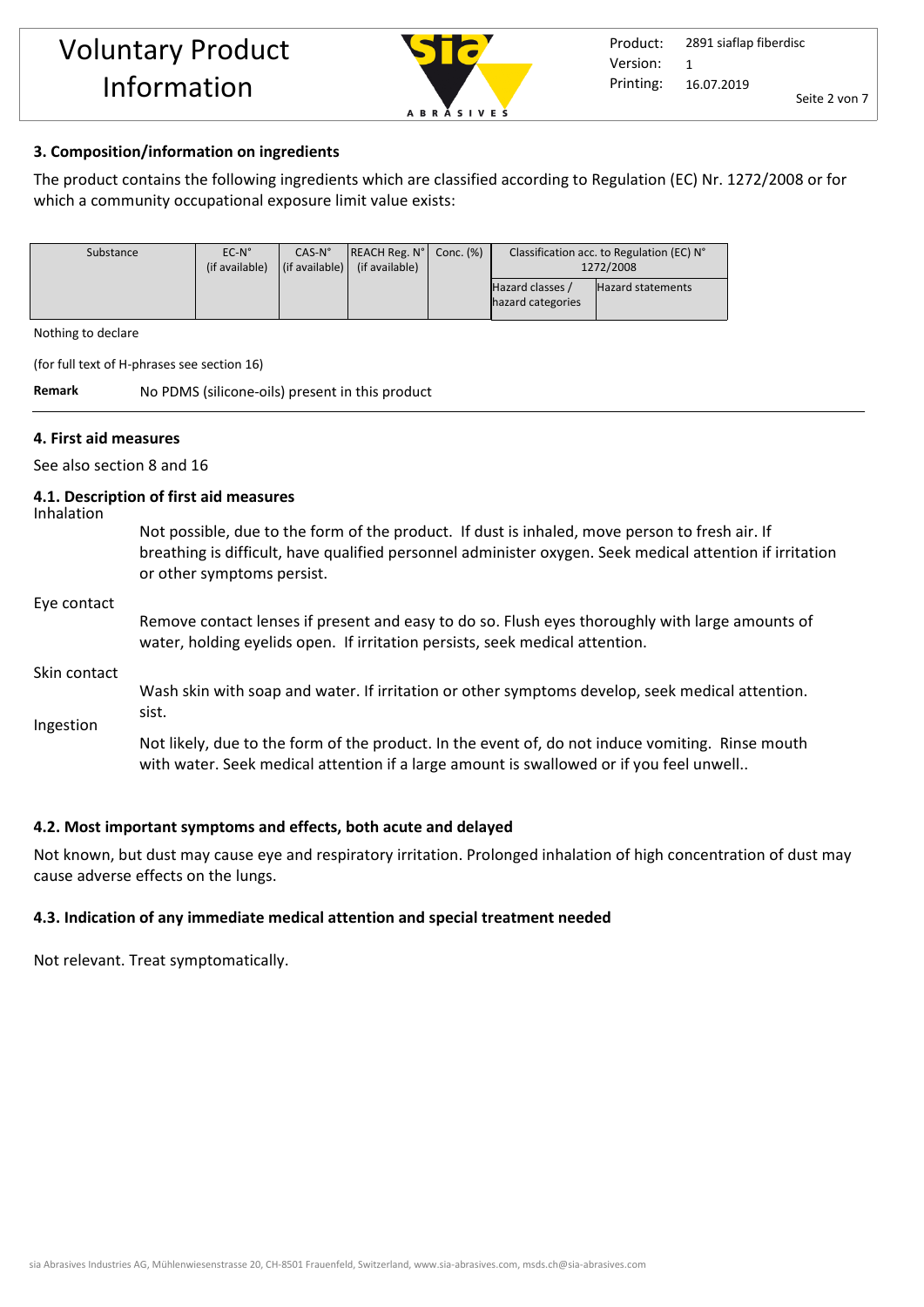

#### **5. Fire fighting measures**

#### **5.1. Extinguishing media:**

Extinguishing media: water, foam, sand, powder or C02 as appropriate for surrounding materials.

#### **5.2. Special hazards arising from the product**

Toxic fumes may occur. Use respiratory protective equipment.

#### **5.3. Special protective equipment and precautions for fire-fighters**

Extinguishing materials should be selected according to the surrounding area.

#### **6. Accidental release measures**

Not applicable.

#### **7. Handling and storage**

Follow instructions of grinding machine manufacturers and the relevant national regulations. In addition, observe the safety recommendations of the manufacturer.

#### **8. Exposure controls/personal protection**

#### **8.1. Control parameters**

Before grinding it is recommended to perform a risk assessment and to use personal protection equipment accordingly.

Occupational exposure limit values and/or biological limit values.

Keep exposure to the following components under surveillance. (Observe also the regional official regulations

**Abbreviation:** e: inhalable / einatembar a: respirable / alveolengängig NA: not applicable / nicht zutreffend

#### **EUROPE:**

Longterm: The employee's average airborne exposure in any 8-hour work shift of a 42-hour work week which shall not be exceeded. Shortterm: Maximum exposure of four 15min periods per 8 hour shift, with at least 60 minutes between exposure periods

Note: Hazardous dust of the workpiece material may be generated during grinding and/or sanding operations. National regulations for dust exposure limit values have to be taken into consideration.

#### **8.2. Exposure controls**

# **8.2.1. Individual protection measures**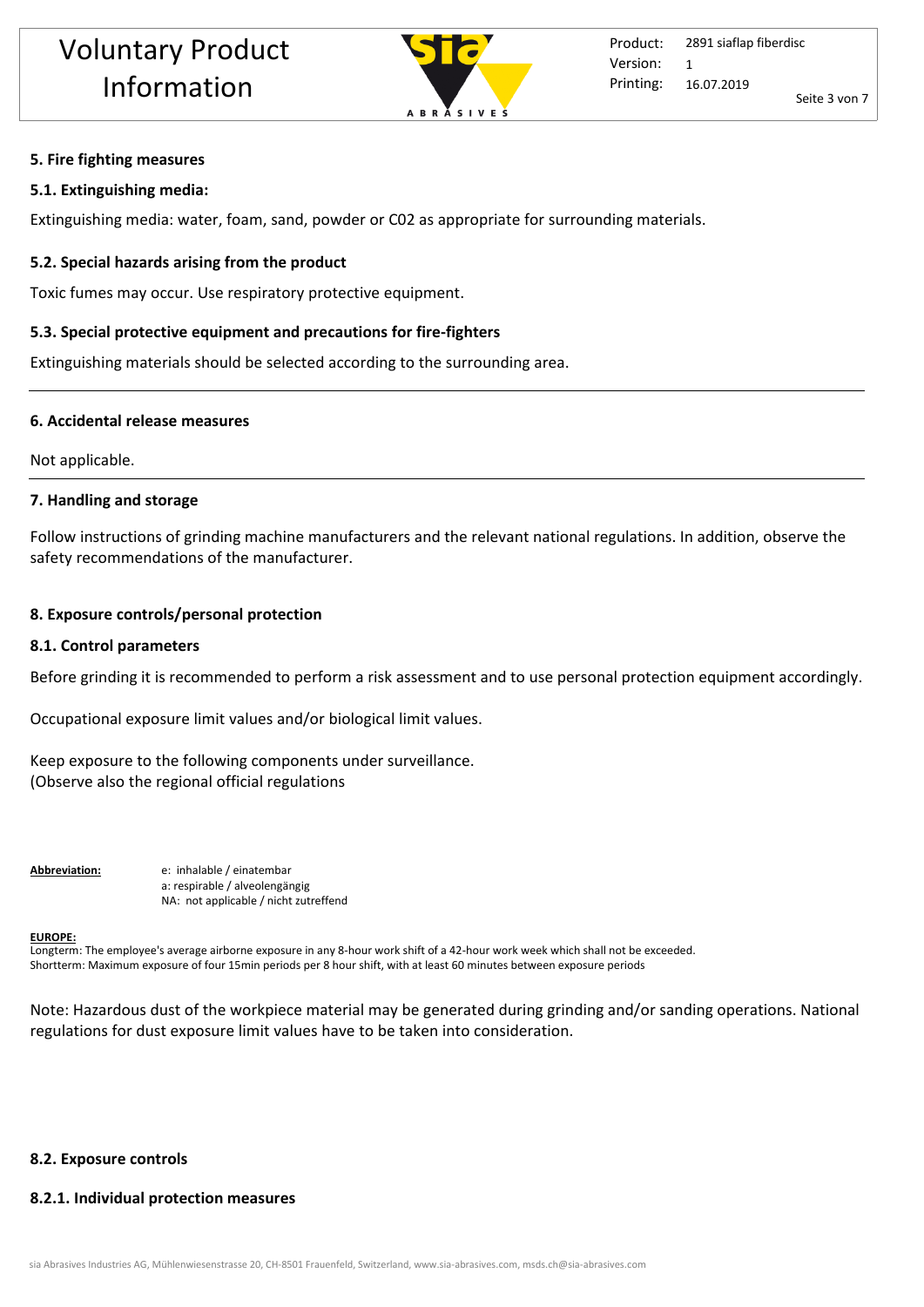

# **8.2.1.1. Respiratory protection**

Use respiratory protective equipment (type depends on specific application and material being ground)

# **8.2.1.2. Hand protection**

Wear protective gloves (type depends on specific application and material being ground)

# **8.2.1.3. Eye protection**

Wear protective goggles or face shield (type depends on specific application and material being ground)

# **8.2.1.4. Hearing protection**

Use hearing protection (type depends on specific application and material being groun)

# **8.2.1.5. Body protection**

Use protective clothing (type depends on specific application and material being ground)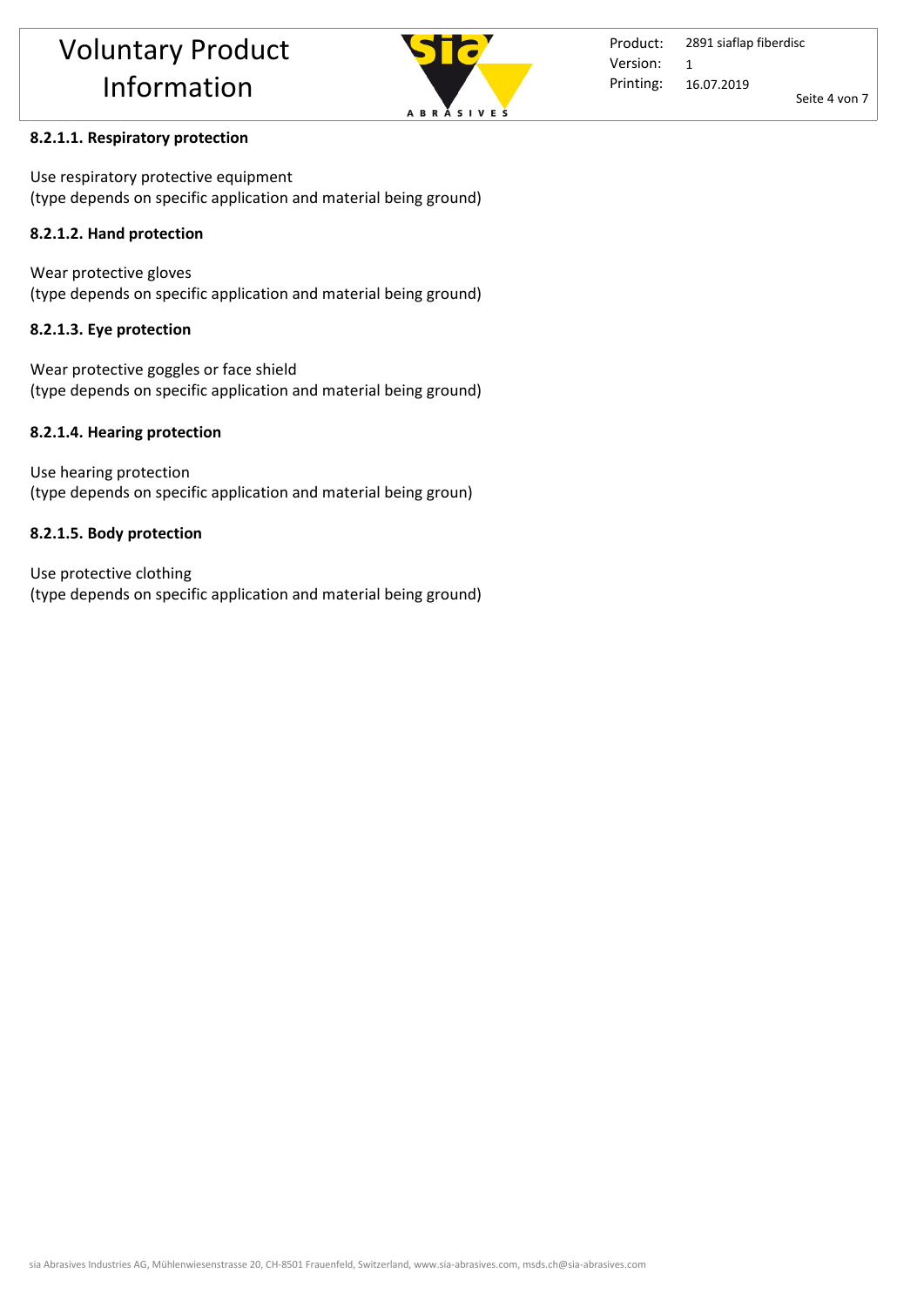

Product: Printing: 2891 siaflap fiberdisc 16.07.2019 Seite 5 von 7 Version: 1

# **9. Physical and chemical properties**

#### **9.1. Information on basic physical and chemical properties**

| <b>General Physical Form</b>             | <b>Abrasives Product</b> |  |  |  |
|------------------------------------------|--------------------------|--|--|--|
| Product Apperance                        | Solid abrasive product   |  |  |  |
| Grade                                    | 40-80                    |  |  |  |
| Color                                    | green                    |  |  |  |
| Odor                                     | No odor                  |  |  |  |
| Odor Threshold                           | Not applicable           |  |  |  |
| pH                                       | Not applicable           |  |  |  |
| Melting point                            | Not applicable           |  |  |  |
| <b>Boiling point</b>                     | Not applicable           |  |  |  |
| Flash point                              | Not applicable           |  |  |  |
| Evaporation rate                         | Not applicable           |  |  |  |
| Flammable Limits (LEL)                   | Not applicable           |  |  |  |
| Flammable Limits (UEL)                   | Not applicable           |  |  |  |
| Vapor density                            | Not applicable           |  |  |  |
| Specific gravity                         | Not applicable           |  |  |  |
| Solubility in Water                      | Not applicable           |  |  |  |
| Solubility non Water                     | Not applicable           |  |  |  |
| Partition coefficient: n-octanol / water | Not applicable           |  |  |  |
| Autoignition temperature                 | Not applicable           |  |  |  |
| Decomposition temperature                | Not applicable           |  |  |  |
| Viscosity                                | Not applicable           |  |  |  |

# **9.2. Other information**

None

#### **10. Stability and reactivity**

#### **10.1. Reactivity**

Product is stable when handled or stored correctly

## **10.2. Chemical stability**

No decomposition in normal use.

# **10.3. Possibility of hazardous reactions**

No dangerous reactions known.

#### **10.4. Conditions to avoid**

Product is stable when handled or stored correctly. 

#### **10.5. Incompatible materials**

No dangerous reactions known.

# **10.6. Hazardous decomposition products**

None known. At temperatures exceeding 250° C hazardous or toxic decomposition products may be generated – see section 5.2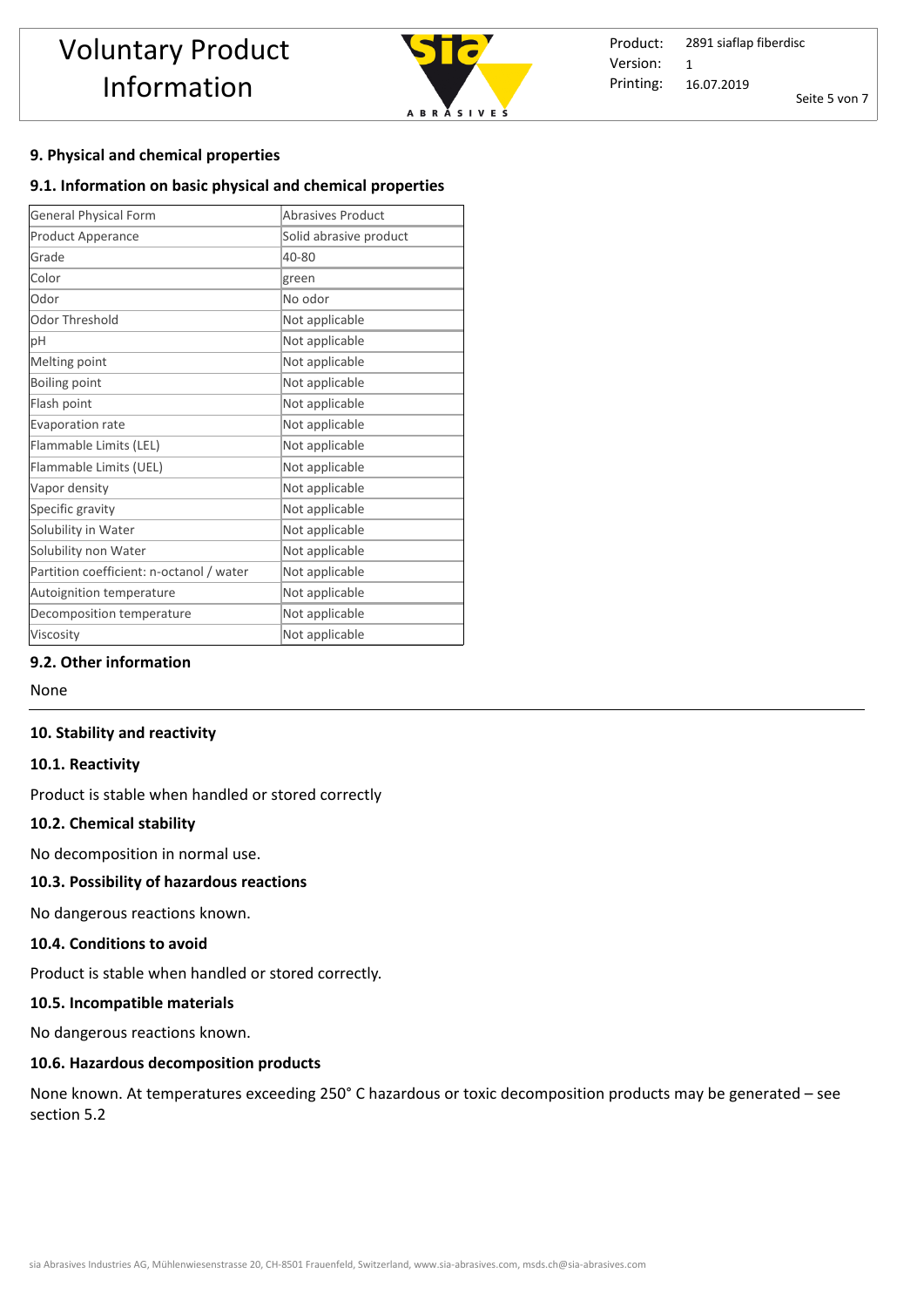

## **11. Toxicological information**

## **11.1. Information on acute effects of exposure**

No toxicological effects if inhaled or swallowed or with eye or skin contact are known. See also section 8.

#### **12. Ecological information**

#### **12.1. Toxicity**

No effects known.

#### **12.2. Persistence and degradability**

No biodegradable potentials known.

#### **12.3. Bioaccumulative potential**

No potentials known.

#### **12.4. Mobility in soil**

No potentials known.

#### **12.5. Results of PBT and vPvB assessment**

Not relevant.

#### **12.6. Other adverse effects**

No effects known.valuated.

#### **13. Disposal considerations**

#### **13.1. Waste treatment methods**

Dispose in accordance with all local, state and national regulations. Local regulations may be more stringent than regional and national requirements. It is the responsibility of the waste generator to determine the toxicity and physical characteristics of the material to determine the proper waste identification and disposal in compliance with applicable regulations.

#### **13.1.2. Product**

Follow national and regional regulations.

Due to the ingredients and properties disposal as non hazardous waste (2000/532/EC) is possible if no hazardous materials are added to the abrasives. (EWC – Nr. 120121),